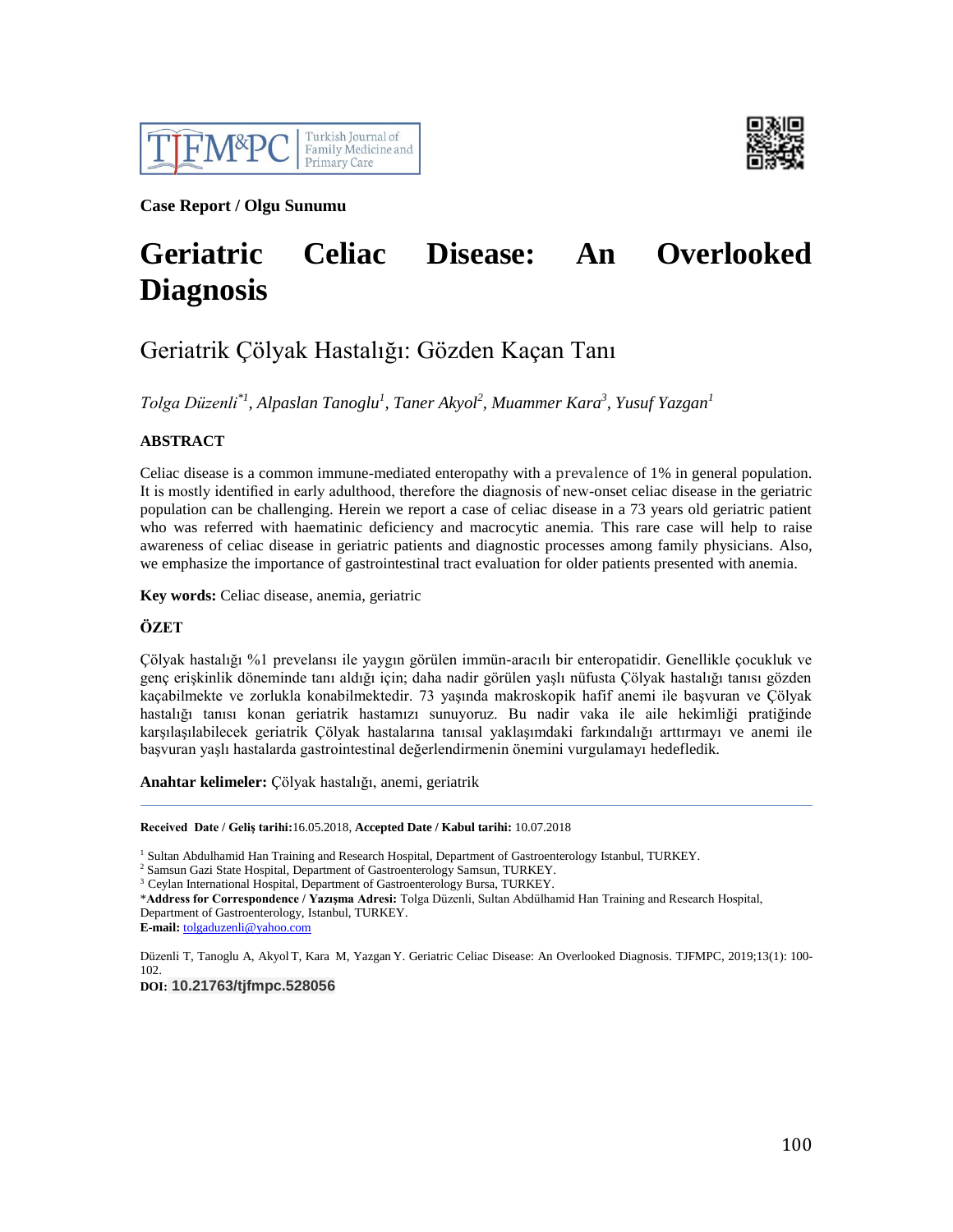#### **INTRODUCTION**

Celiac disease is a common immune-mediated enteropathy with a prevalence of 1% in general population.<sup>1</sup> It is mostly identified in early adulthood, therefore the diagnosis of newonset celiac disease in the geriatric population can be challenging. There are some major points to increase awareness and reduce the diagnostic delay in the elderly people. Herein we report a case of celiac disease in a geriatric patient referred with haematinic deficiency and macrocytic anemia. We also aim to emphasize the importance of gastrointestinal tract evaluation for older patients presented with anemia.

#### **CASE REPORT**

A 73-years old male patient admitted to our department with complaints of fatigue and dyspepsia for etiological evaluation of haematinic deficiency and macrocytic anemia. He had these findings for years and no diagnosis; only replacement treatments for iron, folate and vitamin B12 when needed. He had no comorbidities, smoking or alcohol history. His physical examination was normal. Lab results of the patient have been presented in table 1.

| <b>Finding</b>                          | <b>Patient</b> | <b>Reference</b><br>value | <b>Finding</b>                                | <b>Patient</b> | <b>Reference</b><br>value |
|-----------------------------------------|----------------|---------------------------|-----------------------------------------------|----------------|---------------------------|
| White blood cell<br>count $x10^3/\mu L$ | 5,67           | $4,7-6,0$                 | <b>Tissue</b><br>transglutaminase Ig A        | 4,403Positive  | Negative                  |
| Red blood cell<br>count $x10^6/\mu L$   | 3,61           | $4,7-6,0$                 | <b>Tissue</b><br>transglutaminase Ig G        | 1,564 Positive | Negative                  |
| Hemoglobin, g/dL                        | 12,9           | $13,5-18,0$               | Ferritin, ng/mL                               | 21,3           | $21.81 -$<br>274.6        |
| Hemotocrite                             | 37,3           | $42 - 54$                 | Folate, ng/mL                                 | 1,2            | $4,5-20,5$                |
| Mean corpuscular<br>volume, $10^3$ fL   | 103            | 78-100                    | Vit B12, pg/mL                                | 222            | 300-883                   |
| Platelets $x10^3/\mu L$                 | 310            | 150-450                   | Iron, $\mu$ g/L                               | 48.9           | 50-150                    |
| Urea, mg/dL                             | 28             | $15 - 44$                 | <b>Total iron binding</b><br>capacity, mcg/dL | 326,7          | 300-883                   |
| Creatinine, mg/dL                       | 1,04           | $0,6-1,4$                 | Calcium, mg/dL                                | 8,4            | $8,4-10,6$                |
| ALT, U/L                                | 42             | $5-40$                    | Magnesium, mg/dL                              | 2,2            | $1,8-2,5$                 |
| AST, U/L                                | 38             | $5-40$                    | Phosphor, mg/dL                               | 2,9            | $2,7-4,5$                 |

# **Table 1. Lab results of the patient**

Upper endoscopic examination revealed typical changes of celiac disease on the duodenal mucosa as mosaic pattern and scalloping of the duodenal folds (Figure 1). Duodenal biopsies showed complete villous atrophy with intraepithelial lymphocyte infiltration. After the diagnosis; a gluten-free diet has begun and he responded very well. His complaints regressed in a few weeks and anemia improved collectively. While these procedures; other comorbidities have been excluded; colonoscopy and thoracoabdominal computerized tomography resulted with no pathological finding.